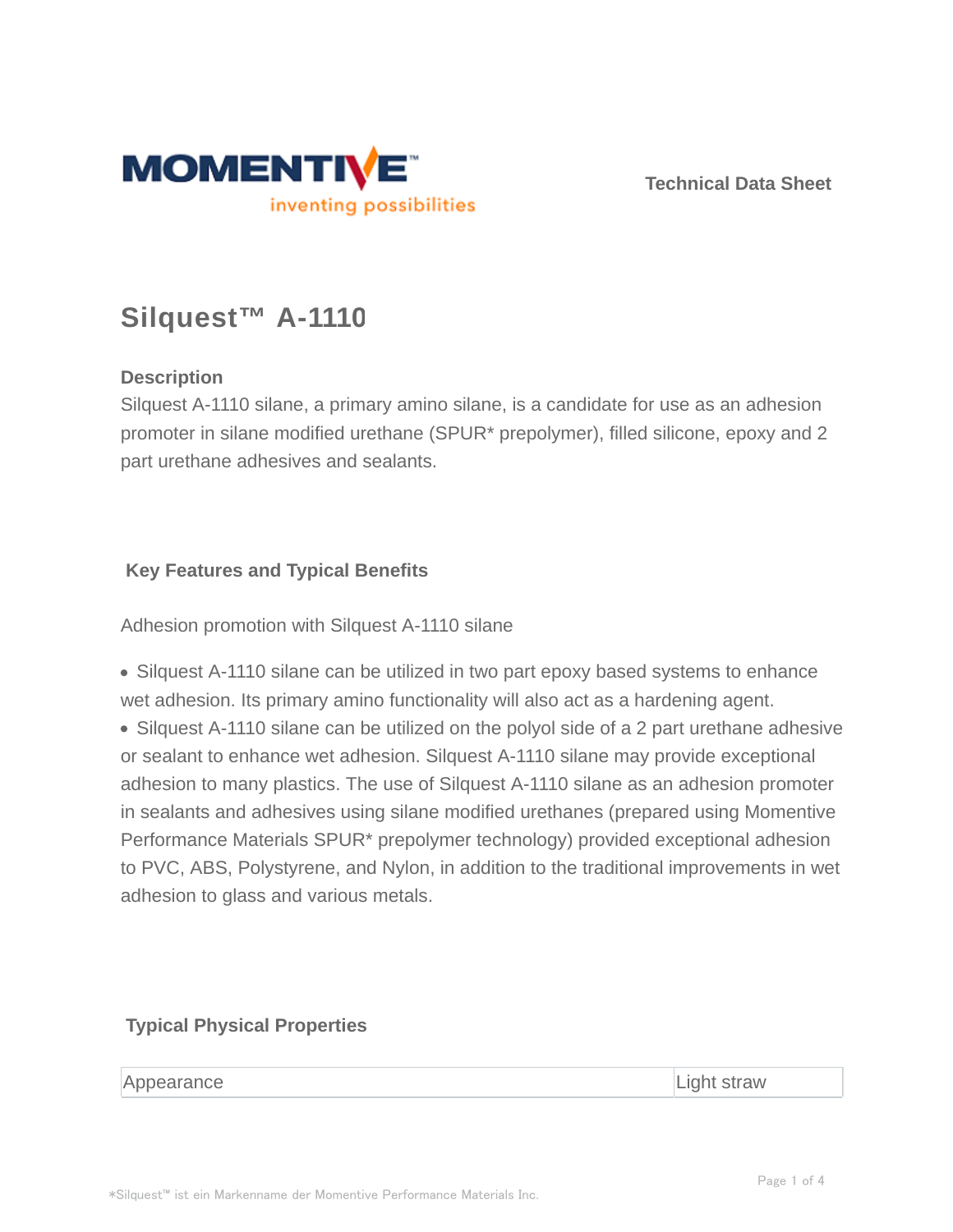| Molecular Weight                            | 179      |
|---------------------------------------------|----------|
| Specific Gravity at 25/25°C                 | 1.014    |
| <b>Flash Point, Tag Closed Cup, °C (°F)</b> | 82 (180) |
| Boiling Point, °C (°F)                      | 210(410) |

#### **Chemical Structure**

The silicon-containing portion of the molecule can help provide strong bonding to substrates. The primary amine function reacts with a wide array of thermoset, thermoplastic and elastomeric materials. Silquest A-1110 silane has the following structural formula:

e.

#### **Patent Status**

Nothing contained herein shall be construed to imply the nonexistence of any relevant patents or to constitute the permission, inducement or recommendation to practice any invention covered by any patent, without authority from the owner of the patent.

## **Product Safety, Handling and Storage**

Customers should review the latest Safety Data Sheet (SDS) and label for product safety information, safe handling instructions, personal protective equipment if necessary, emergency service contact information, and any special storage conditions required for safety. Momentive Performance Materials (MPM) maintains an aroundthe-clock emergency service for its products. SDS are available at www.momentive.com or, upon request, from any MPM representative. For product storage and handling procedures to maintain the product quality within our stated specifications, please review Certificates of Analysis, which are available in the Order Center. Use of other materials in conjunction with MPM products (for example, primers) may require additional precautions. Please review and follow the safety information provided by the manufacturer of such other materials.

#### **Limitations**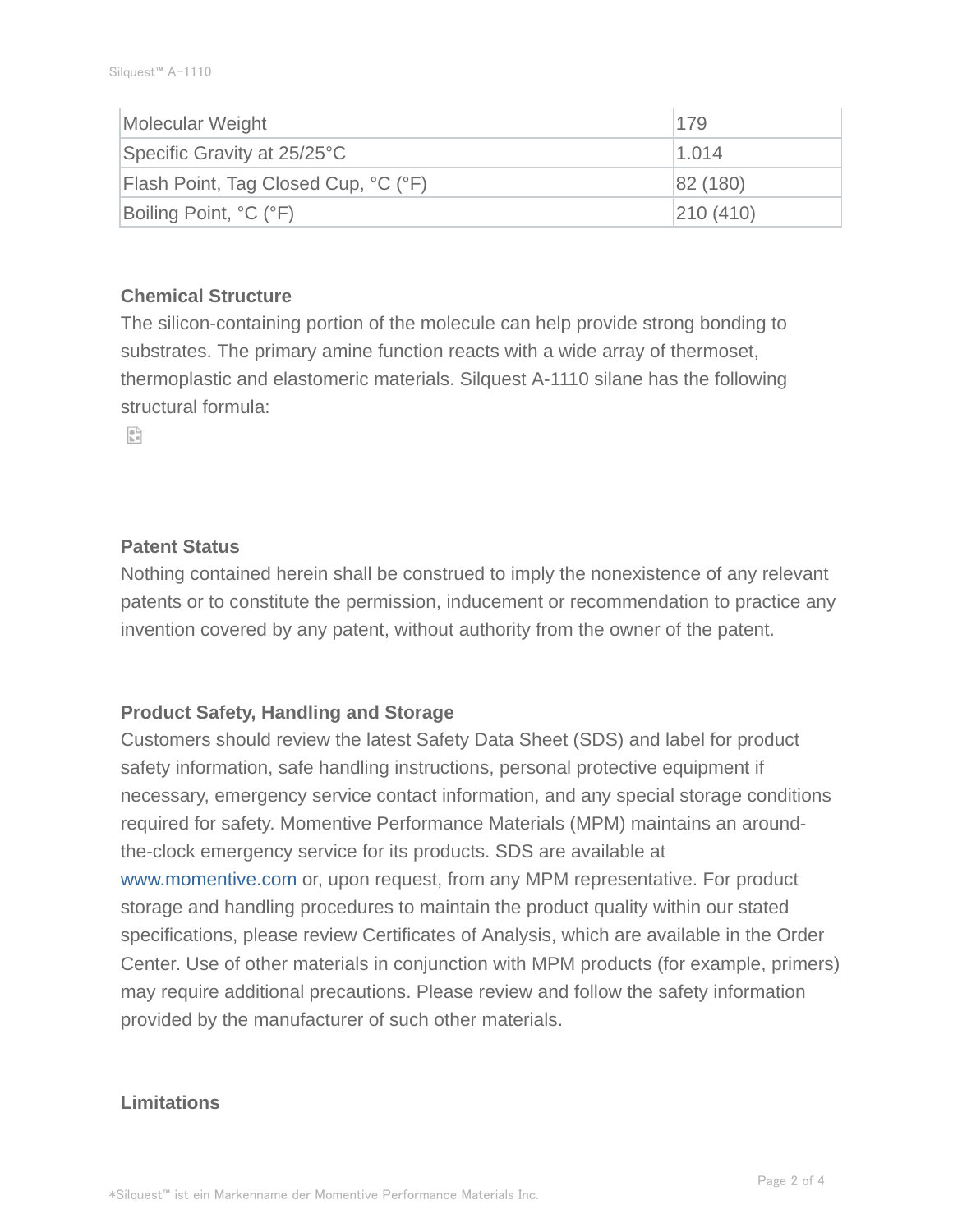Customers must evaluate Momentive Performance Materials products and make their own determination as to fitness of use in their particular applications.

#### **Contact Information** Email

commercial.services@momentive.com

#### **Telephone**

| <b>Americas</b>      | <b>Latin America</b> | <b>EMEAI- Europe, Middle</b><br>East, Africa & India | <b>ASIA PACIFIC</b> |
|----------------------|----------------------|------------------------------------------------------|---------------------|
| +1 800 295 2392      | <b>Brazil</b>        | <b>Europe</b>                                        | <b>China</b>        |
| Toll free*           | +55 11 4534 9650     | +390510924300                                        | 800 820 0202        |
| +704 805 6946        | <b>Direct Number</b> | Direct number                                        | Toll free           |
| <b>Direct Number</b> |                      |                                                      | +86 21 3860 4892    |
|                      |                      |                                                      | Direct number       |
| *All American        | <b>Mexico</b>        | India, Middle East &                                 | Japan               |
| countries            | +52 55 2169 7670     | <b>Africa</b>                                        | +81 3 5544 3111     |
|                      | <b>Direct Number</b> | + 91 44 71212207                                     | Direct number       |
|                      |                      | Direct number*                                       |                     |
|                      |                      | *All Middle Eastern                                  | <b>Korea</b>        |
|                      |                      | countries, Africa, India,                            | +82 2 6201 4600     |

For literature and technical assistance, visit our website at: www.momentive.com

## **DISCLAIMER:**

**THE MATERIALS, PRODUCTS AND SERVICES OF MOMENTIVE PERFORMANCE MATERIALS INC. AND ITS SUBSIDIARIES AND AFFILIATES (COLLECTIVELY "SUPPLIER"), ARE SOLD SUBJECT TO SUPPLIER'S STANDARD CONDITIONS OF SALE, WHICH ARE INCLUDED IN THE APPLICABLE DISTRIBUTOR OR OTHER SALES AGREEMENT, PRINTED ON THE BACK OF ORDER ACKNOWLEDGMENTS AND INVOICES, AND AVAILABLE UPON REQUEST. ALTHOUGH ANY INFORMATION, RECOMMENDATIONS, OR ADVICE CONTAINED HEREIN IS GIVEN IN GOOD FAITH, SUPPLIER MAKES NO WARRANTY OR**